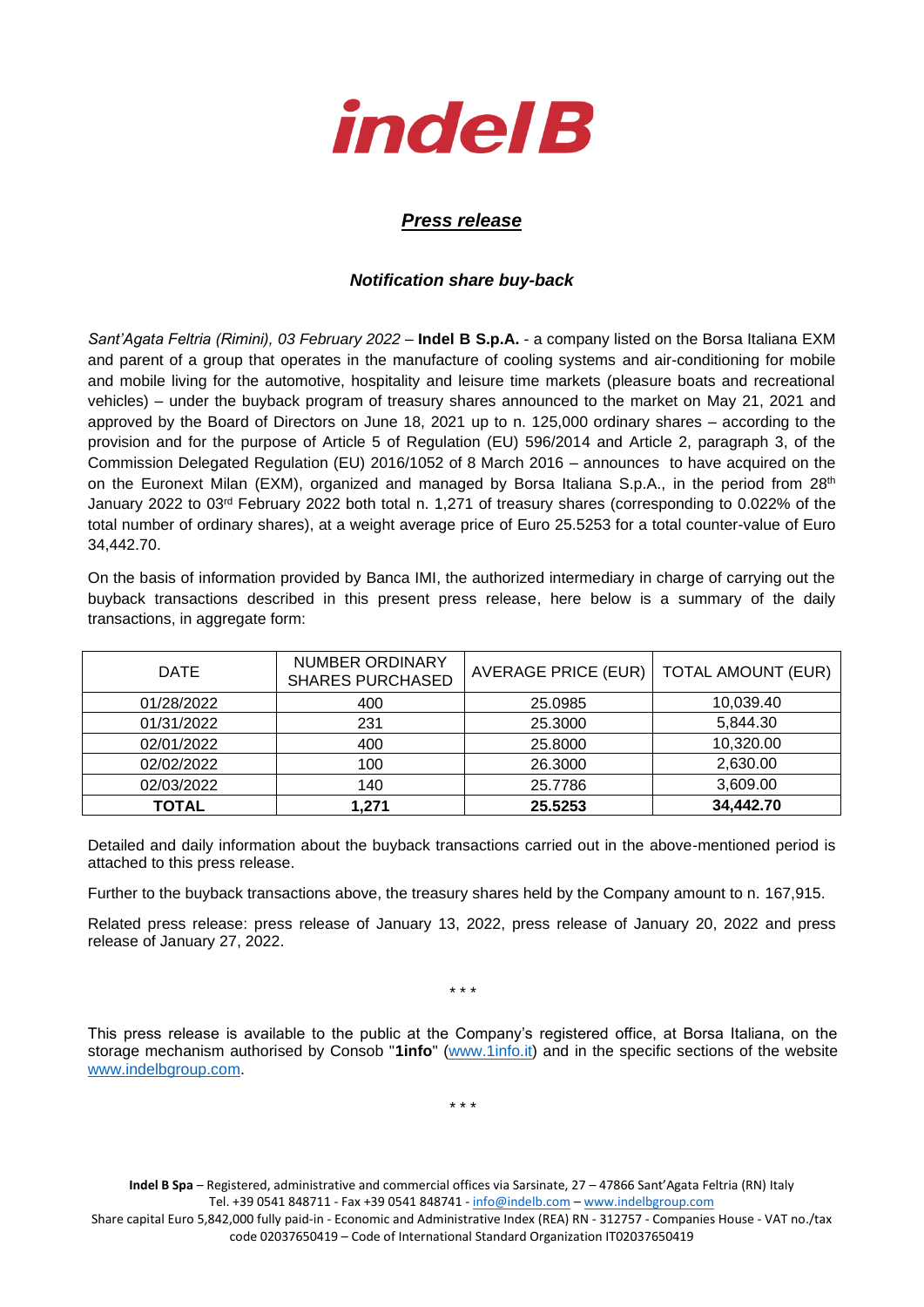*Indel B S.p.A. is a company listed on the EXM segment of the Italian stock exchange and is controlled by AMP.FIN S.r.l., in turn held entirely by the Berloni family. Indel B S.p.A. heads an important Group that operates worldwide and* has been active for the last 50 years in the mobile cooling sector applicable to the Automotive, Leisure time and Hospitality cooling segments. The Group also operates in mobile climate control, with specific reference to the *Automotive market, represented by commercial vehicles, minibuses, ambulances, agricultural and earth-moving machinery, and in the Cooling Appliances sector, which mainly comprises cellars for storing wine and small refrigerators for storing milk. The company has a market cap of approximately Euro 153 million.*

## **Contact details**

| <b>INDEL B</b>                | <b>POLYTEMS HIR</b>            | <b>FAST-COM</b>                |
|-------------------------------|--------------------------------|--------------------------------|
| Controller & IR               | IR e Comunicazione Finanziaria | <b>Media Relations</b>         |
| Elisabetta Benazzi            | Bianca Fersini Mastelloni      | Paolo Santagostino             |
| +39 0541 848 784              | +39 06.69923324; +39 336742488 | +39 349 3856585                |
| elisabetta.benazzi@indelb.com | b.fersini@polytemshir.it       | paolo.santagostino@fast-com.it |
|                               |                                |                                |